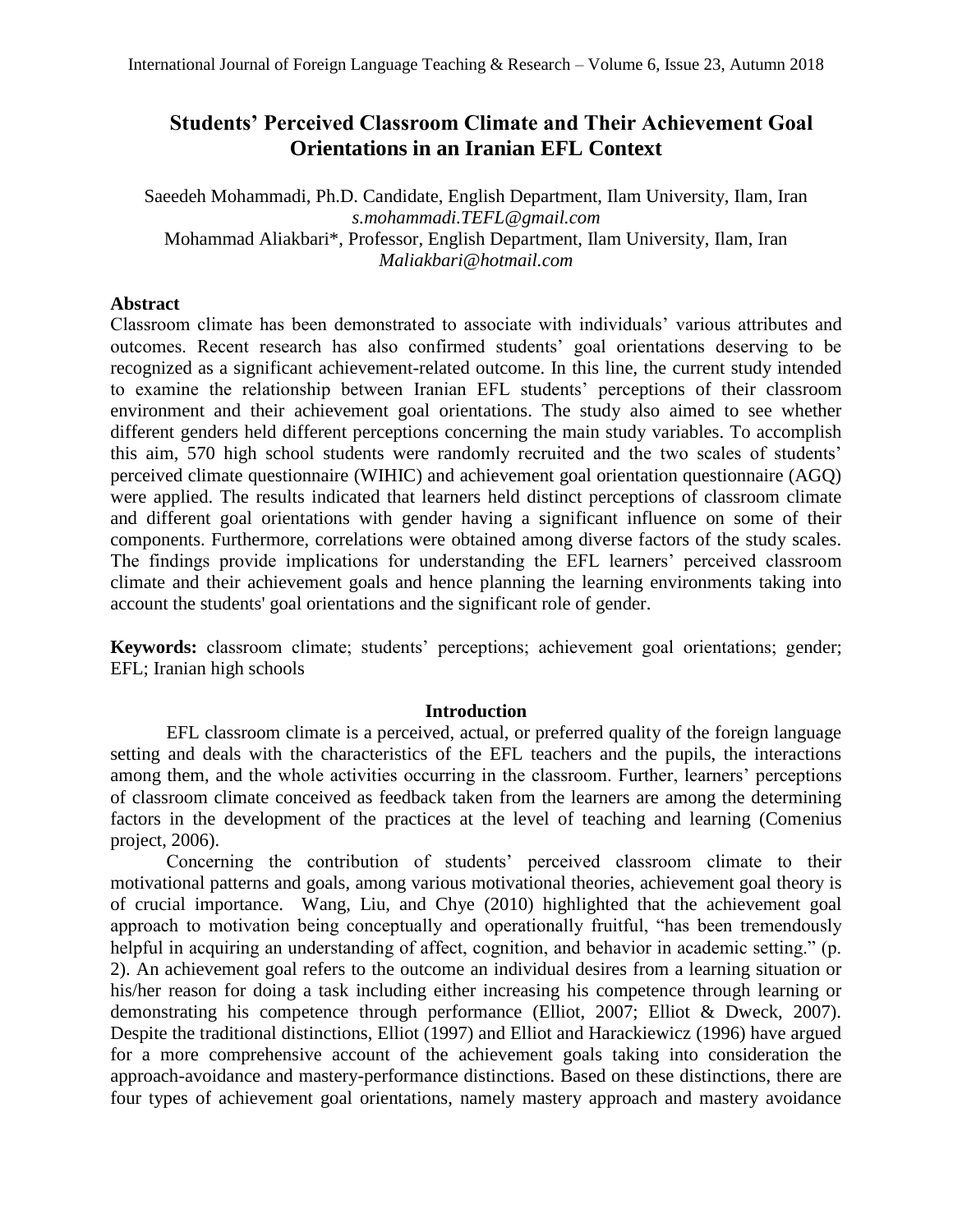goals (the goals in which individuals tend to increase their mastery of new tasks and reach competence or avoid it) and performance approach and performance avoidance goals (the goals in which individuals desire to demonstrate ability to others and avoid demonstrating their lack of knowledge by outperforming others).

Considering the interplay of the two variables discussed, people differ in the way they approach and perceive the situations and adopt different goals in different achievement situations. As Kaplan and Flum (2010) put it, school plays a role in providing guidelines for environmental strategies that would encourage students to adopt adaptive achievement goal orientations. Moreover, Dweck and Leggett (1988) claimed that situational factors can potentially alter the probabilities of adopting particular goals and behaviors. These situational factors, in the achievement goal theory, known as *motivational climate* (Ames, 1992) involve all the social and contextual signs with which the learners can define their achievements.

To better understand the specific EFL climate in Iran and the reason for its exploration, an examination of the nature of EFL setting in Iran is in order. As cited in Talebinezhad and AliAkbari (2002), "the dominant trend in ELT context in Iran is toward more, not less, language teaching" (p. 21). The variety of English institutes in Iran signifies the great tendency to learn English. However, language instruction in Iran schools mostly focuses on learning and memorizing grammatical rules and does not lead to the development of oral abilities. According to Dahmardeh (2009), in countries like Iran, there is a constant pressure on teachers to teach textbooks imposed on them, follow the same syllabus, and prepare pupils for school exams.

Overall, in order to improve the instructional environment and quantity and quality of learning, understanding the students' perceptions of the classroom climate and the related factors seems to be a recognized necessity for researchers as well as teachers. Although various aspects of EFL classrooms can have great contributions to learners' different capabilities, they have been scarcely studied specially in an Iranian context. Thus, it is also worth emphasizing that the present study is one of the rare learning environment studies concerning EFL classroom settings in Iran. Moreover, examining and understanding the learners' reasons for achievement can lead the researchers to identify the underlying factors including motivational factors in the environment. Though, the potential associations between diverse components of classroom climate and EFL learners' goal orientations have been ignored in the past studies in Iran.

In essence, the goal of this particular research is to identify how EFL learners perceive their classroom climates and what their achievement goal orientations are. Besides, the study is to explicate whether the classroom climate can contribute to the learners' achievement goal orientations through analyzing the students' perceptions of the classroom environment factors and mostly focusing on the teachers' various behaviors and environment's psychological aspects. Further, the current study scrutinizes the effect of gender in students' perceived classroom environment and their achievement goal orientations in order to recognize its potential impact on each of the variables. This, to a large extent, helps to elucidate whether there is any difference in the way different genders perceive their classes as well as their achievement goals and the way different genders are treated in EFL classroom climates in Iran.

Based on the issues mentioned, this research sought to address the following five questions:

Q1. How do EFL students in Iran high schools perceive their classroom climates?

Q2. What are the achievement goal orientations of these students?

Q3. Is there any relationship between the learners' perceived classroom climate factors and their achievement goal orientations?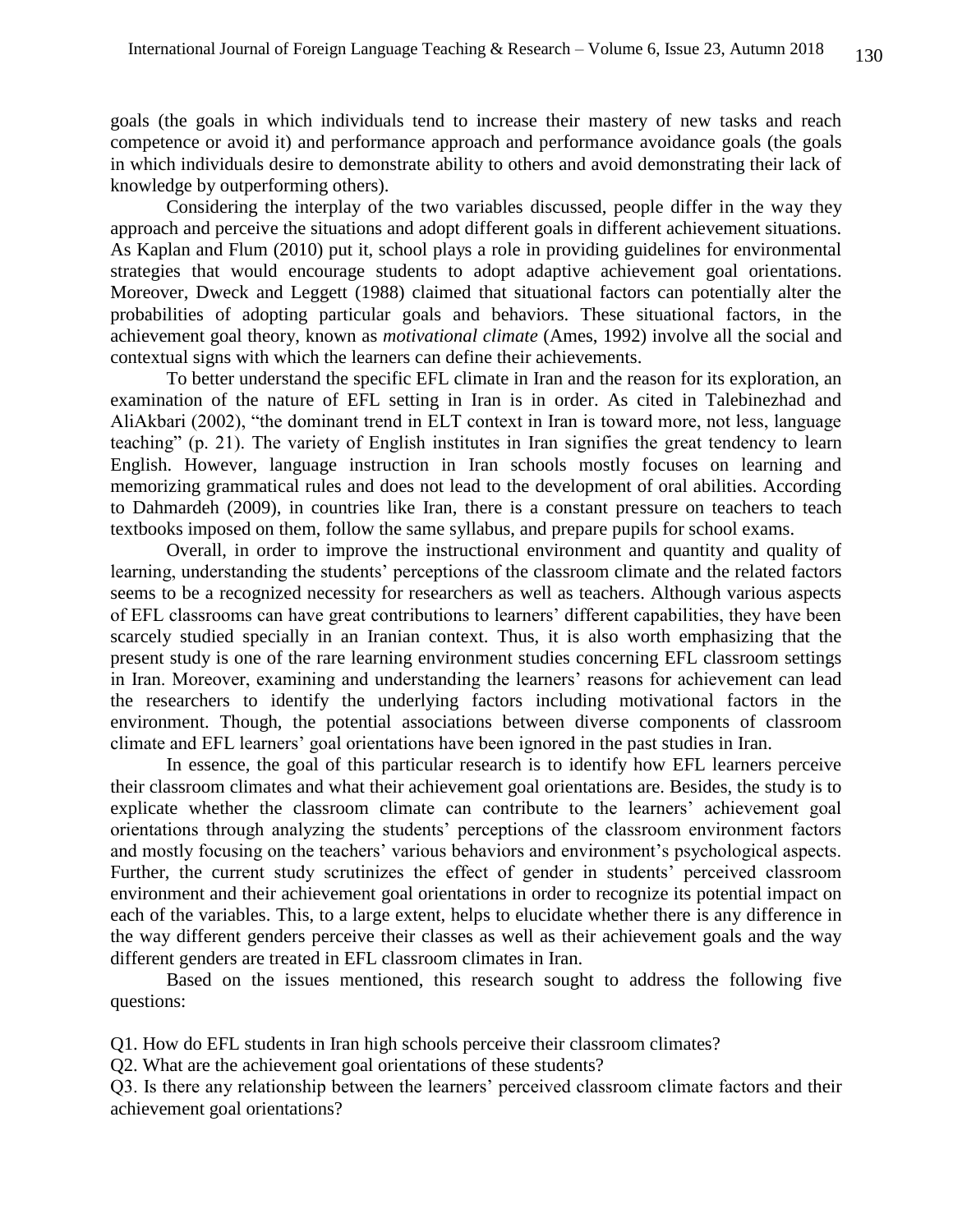Q4. Is there any statistically significant difference between different genders in their perceived classroom climate factors?

Q5. Is there any statistically significant difference between different genders in their achievement goal orientations?

#### **Literature Review**

### **Classroom climate**

Lately, the issue of classroom climate has been of great interest to many researchers and educational policy makers to identify the classroom characteristics that promote students' school success (Doll, Spies, LeClair, Kurien, & Foley, 2010). The important role of psychological climate of the classroom in the learning success and effectiveness has also been profoundly confirmed in the past research (Flanders, 1960; Majeed, Fraser, & Aldridge, 2002; Moos, 1979; Pianta, Belsky, Vandergrift, Houts, & Morrison, 2008 ; Walker & Fraser, 2005). The evidence, therefore, suggests that students' active engagement in learning can be partly attributed to characteristics of their educational context (National Research Council and the Institute of Medicine, 2004).

In general, the literature shows that the students' perceptions of the learning environment are significantly associated with achievement related outcomes (Dorman, 2001; McRobbie & Fraser, 1993; Moos, 1979; Rajoo, 2013;Wong & Fraser 1996;) as well as socially and emotionally oriented outcomes (Fraser, 1994; Fraser & Fisher, 1982; Goetz, Pekrun, Hall, & Haag, 2006; Turner, Midgley, Meyer, Gheen, Anderman, Kang, & Patrick, 2002). The studies conducted by Margianti, Fraser, and Aldridge (2001), Fraser and Chionh (2000), and Riah and Fraser (1998) have provided convincing empirical evidence for Fraser's (1998) idea that the quality of the classroom environment in schools is a significant determinant of student learning. Most of the studies have suggested that in case that the students perceive the classroom environment positively, they can learn better and enjoy their lessons to a greater extent.

It is worth emphasizing here that few studies on language and language-related classroom environments have reported the evaluation, exploration or improvement of language learning classroom environments (e.g., Ebrahimi, Eskandari, & Rahimi, 2013; Chua, Wong, Thanq, & Chen, 2011; Wei, Brok, & Zhou, 2009).

# **Achievement goal orientations**

One of the most critical determinants of students' level of cognitive engagement in school work or their choice of cognitive strategies is their motivation to learn (Wang, Liu, & Chye, 2010). The situation of how the achievement goal orientations were related to students' learning motives and achievement behaviors has been the concern of a number of empirical studies (Ames & Archer, 1988; Elliott & Dweck, 1988; Green & Miller, 1996; Nolen, 1987). It has also been identified that mastery and performance goals adopted and perceived by the learners appear to be important factors in students' school behavior (Chan, Lai, Liun, & Moore, 2002). Generally, researchers have regarded achievement goal orientations as strong determinants of students' motivation and achievement behaviors. Moreover, prior research indicated that mastery orientations lead to challenge seeking, self-efficacy, intrinsic motivation, and persistence, whereas performance orientations lead to a maladaptive pattern, task and challenge avoidance, and low motivation (Ames, 1992; Church, Elliot, & Gable, 2001; Dweck, 1986; Midgley, 2002).

Concerning the contributions of each of the achievement goal orientations to other variables including students' cultures (e.g., Niemivirta, Rijavec, & Yamauchi, 2001), age (e.g., Akin, 2012), students' university course and level (e.g., Sepehri & Latifian, 2008; Matuga, 2009),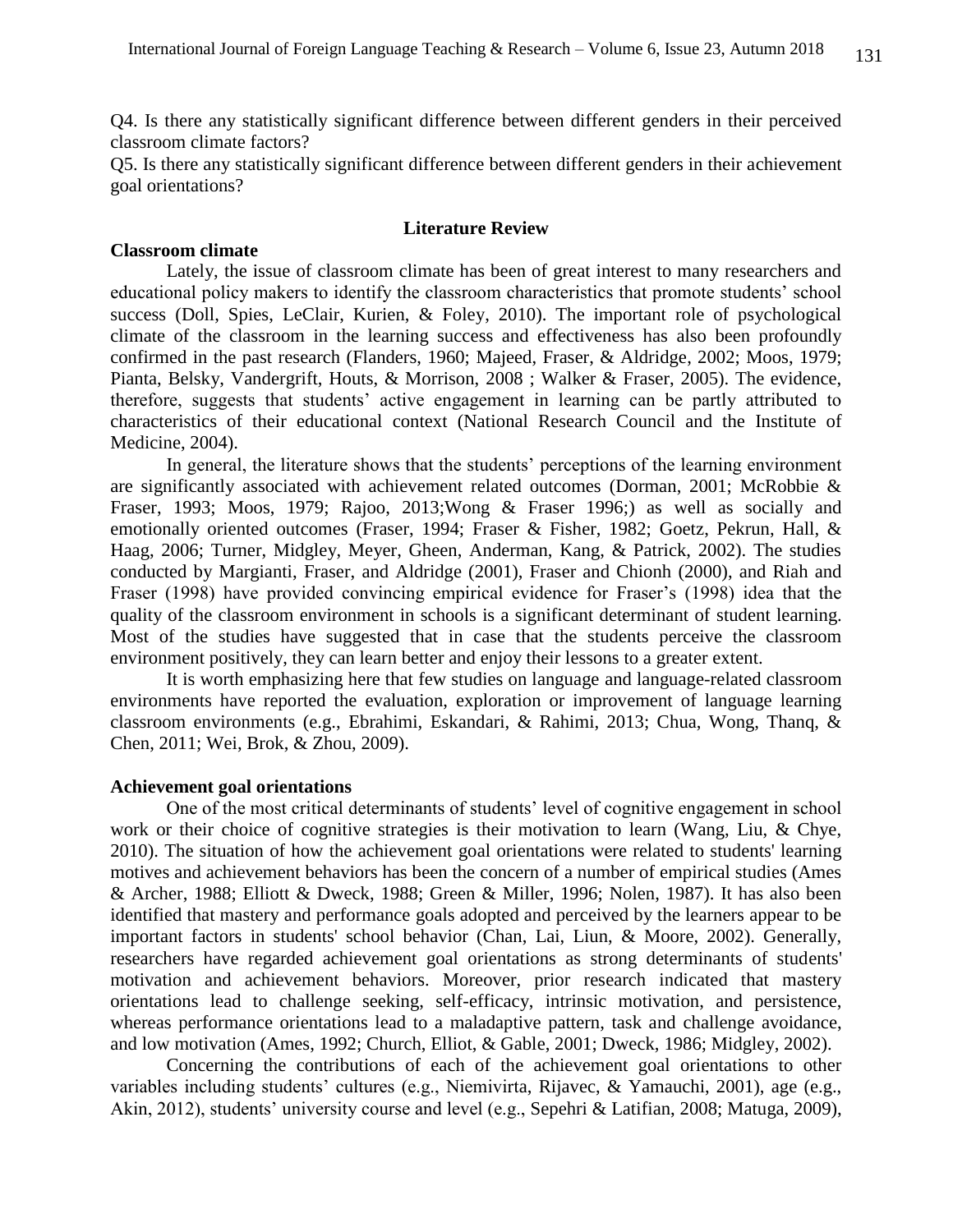different studies have been conducted. Also, associations have been found between achievement goal orientations and learning strategies (e.g., Barzagar, 2012; Chan & Lai, 2006; Kahraman, 2011).

# **Classroom climate and goal orientations**

There has been little analysis of actual classroom structures examining how certain structures within the classroom can make different goals salient (Ames, 1992). However, learners' behavioral engagement in the classroom is relevant to their adoption of different goal orientations (Anderman & Patrick, 2012). As Bulus (2011) stated, "since the literature shows that the achievement goal orientation is an important determinant of student behaviors in educational settings, researchers must focus on the classroom environment and teacher related variables that affect the development of mastery goal orientation" (p. 542).

A student's goal orientation as the predominant conceptualization of achievement motivation in the past decade (Watson, Meade, Surface, & VandeWalle, 2007) and whether one is oriented toward a learning or performance goal have been shown to be induced by situational constraints (Ames, 1992; Dweck, 1986; Midgely, 2002). Nonetheless, the links between classroom environment and students' motivation in terms of their achievement goal orientations have been explored by a few researchers applying different questionnaires. Ames (1992) examining the classroom environment in relation to achievement goal theory, confirmed that aspects of classroom climate including task, evaluation and recognition, and authority can contribute to different types of achievemnet goals. Turner et al. (2002) analyzed the relation between the learning environment (e.g., students' perceptions of the classroom goal structure and teachers' instructional discourse) and students' reported use of avoidance strategies and preference to avoid novelty in mathematics. Results indicated that students' reports of avoidance behaviors varied significantly and a perceived emphasis on mastery goals in the classroom was positively related to lower reports of avoidance.

Church, Elliot, and Gable (2001) identified that while mastery goals were linked to the presence of lecture engagement and the absence of a harsh evaluation, performance-approach goals were linked to the presence of evaluation focus. While the perceived classroom environment indirectly influenced achievement goal adoption, this achievement goal adoption, directly influenced graded performance and intrinsic motivation. Patrick, Ryan, and Kaplan (2007) found relations between students' mastery orientation and their amount of discussion of school work with other students and seeking their help. Mastery goal orientation has been also found to be associated with positive academic behaviors and putting much effort (Miller, Greene, Montalvo, Ravindran, & Nichols, 1996). Considering assessment as part of the classroom environment, Alkharusi (2009) also testing a causal model demonstrated how different types of the classroom assessment environment directly and indirectly influenced students' adoption of mastery goals. Badri Gargari, Aryan Pour, and Farid (2011) examined Iranian high school students' goal orientations and their preference of the mathematics classroom environment and indicated that mastery-avoidance oriented learners preferred having responsibility in class activities. However, performance oriented learners preferred the classes emphasizing evaluation of their individual abilities.

### **The role of gender**

As to the effect of gender, few studies have addressed the learners' perceived or preferred classroom climate and their achievement goal orientations across different genders. However, some conflicting findings have been offered. Hoang (2008) investigated different factors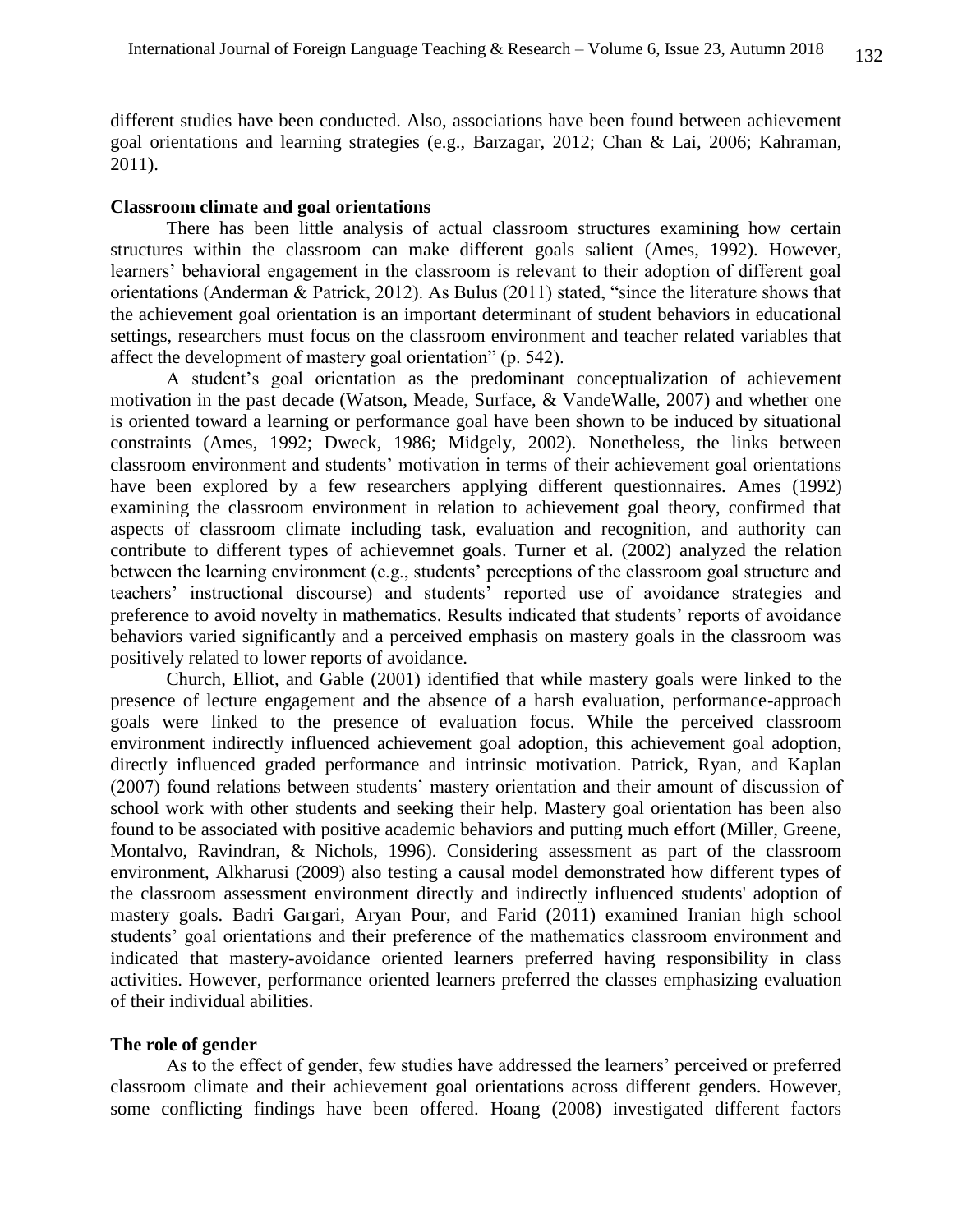including gender and grade level that might affect the attitudes and learning environment perceptions of high school mathematics students in Los Angeles. The results showed that males consistently reported slightly more positive perceptions of classroom environment and attitudes than did females. Moreover, Chan et al. (2002) analyzed the relationship between goal oientations and gender and recognized that female students were more performance goal oriented than male students, the reasons being related to socio-cultural factors. Yet, the results of a similar research done by Fouladchang, Marzooghi, and Shemshiri (2009) in Iran provided support for few of the western findings that males have a greater performance-approach goal orientation than females. With respect to research in the EFL field, Nakayama, Heffernan, Matsumoto, and Hiromori (2012) explored the relationship among non-linguistic variables (e.g., goal orientations, beliefs, and anxiety), past language experiences, and gender differences, and their impact on learning behaviors (e.g., strategies). They found that it is possible to "predict the tendency of our students' behaviors in learning English from their type of goal orientations and this provides room for us to prepare teaching plans based on the preference of the students' use of strategies" (p. 35).

Taken together, among the very few studies concerning the relationship between classroom climate and goal orientations, no studies have explored the EFL classroom environment and the achievement goals of EFL learners in specific. Besides, no study has been reported in this respect in Iran. It is worth noting that the conducted studies have used different methodologies and instruments putting distinct objectives into consideration. However, they have mostly focused on some selectively chosen components of classroom climate and some specific types of achievement goal orientations, mostly mastery goals. Furthermore, the role of gender has not been considered with regard to all the mentioned categories. Putting these shortcomings in the literature into consideration, the present study is to focus on different aspects of EFL classroom climate through an inclusive data collection instrument taking into account all the categories of achievement goal orientations and the effect of gender.

#### **Methodology**

### **Participants**

Participants included 570 (319 females and 251 males) students at public schools in Ilam and Zanjan provinces in Iran, selected through cluster random sampling. They were of 14-18 years of age with the mean age of 17 and recruited in different grades of high school and drawn from 19 different schools and 55 classes.

#### **Instrumentation**

The two scales were translated into Persian in order to easily use them in the study; namely, students' perceived climate questionnaire and goal orientation questionnaire. Reliability and validity of the translated versions were also put into consideration. These steps are discussed in the subsequent parts. The measures are elaborated in detail in the following.

#### **Classroom climate questionnaire**

A striking feature of the field of climate research is the availability of reliable and valid questionnaires that have been developed and used for assessing students' perceptions of classroom environment (Fraser, 1998). Given this, the questionnaire, "What Is Happening in This Class? (WIHIC)" was found as a more recent and appropriate one for assessing the classroom climate in the specific situation of high schools. WIHIC consists of 56 items and seven subscales: *Student cohesiveness*, *teacher support*, *involvement*, *investigation*, *task orientation*, *cooperation*,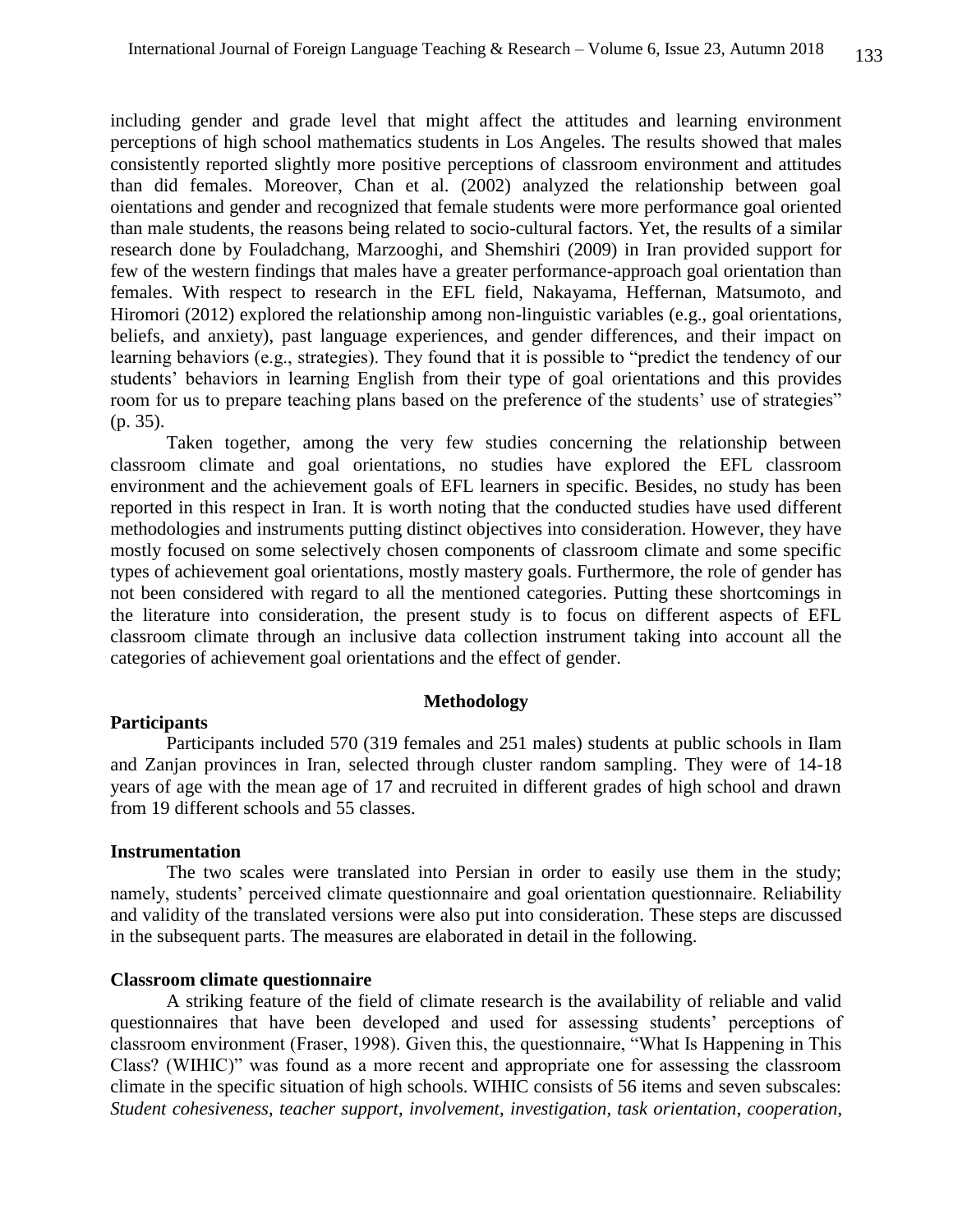and *equity.* Each subscale contains eight 5-point Likert-type items ranging from 'Almost never' to 'Almost always'. Students were asked to rate each item based on their perception of the classroom learning environment. Typical items include: "I make friendships among students in this class." (Student cohesiveness), "I give my opinions during class discussions." (Involvement), and "I know the goals for this class" (Task orientation).

This questionnaire was also validated by Nikdel, Kadivar, Farzad, and Karimi (2010) and the factor analysis confirmatory indices were found to be appropriate (goodness of fit index 0.96; adjusted parameters of goodness of fit 0.94). In this study, the total value of test internal consistency was also 0.89 whereas values in sub scales internal consistency were respectively for students' cohesiveness (0.74), teacher's support (0.71), students' involvement (0.80), investigation (0.85), task orientation (0.84), cooperation (0.76), and equity (0.82).

### **Achievement Goal Questionnaire (AGQ)**

Elliot and McGregors' (2001) AGQ was applied to measure achievement goals in the classroom context. The AGQ is a twelve item scale which allows responses ranging from 1 (not at all true of me) to 7 (very true of me) and represent four possible goal orientations. It comprises four subscales (mastery-approach, mastery-avoidance, performance-approach, and performance avoidance). Typical instances include "It is important for me to do better than other students" (performance-approach) and "My goal in this class is to avoid performing poorly" (performanceavoidance). The internal consistency coefficients of the mastery-approach goal (.79), performance-approach goal (.88), mastery-avoidance goal (.79), and performance-avoidance goal (.73) have been found to be satisfactory for the original questionnaire.

# **Validation of the translated version of the scales**

To ascertain the validity for the use of the two scales in a non-English speaking culture, providing validity information is of critical importance. The scales were translated into Persian and two Ph.D. students in the field of translation studies were asked to verify the translation. They were back-translated by two other Ph.D. candidates in the same field to ascertain the translation fidelity. In order to confirm the sufficiency of sampling and appropriateness of the factor model for each of the main variables in the two scales, KMO measure of sampling adequacy and Bartlett's Test of Sphericity were used. As shown in Table 1, all the statistics for KMO measure were greater than 0.5 implying sufficiency of sampling. Furthermore, confidence level of 0.00 for Bartlett's test conveyed appropriateness of factor model for all of our main variables. No missing data was also found.

| <b>Table 1.</b> <i>KNO and Burtlett s Test of Study Variables</i> |                    |          |  |  |  |
|-------------------------------------------------------------------|--------------------|----------|--|--|--|
| <b>KMO and Bartlett's Test</b>                                    |                    |          |  |  |  |
| .825<br>Kaiser-Meyer-Olkin Measure of Sampling Adequacy.          |                    |          |  |  |  |
| <b>Bartlett's Test of Sphericity</b>                              | Approx. Chi-Square | 1314.707 |  |  |  |
|                                                                   | Df                 | 66       |  |  |  |
|                                                                   | Sig.               | .000     |  |  |  |

**Table 1.** *KMO and Bartlett's Test of Study Variables*

Then, to ensure the fitness of relationships among variables to the collected data, it was necessary to perform a confirmatory factor analysis with the help of AMOS 21 program. The calculated fitness indices (Table 2) indicated that the posited model of the relationships among study main variables fitted the data.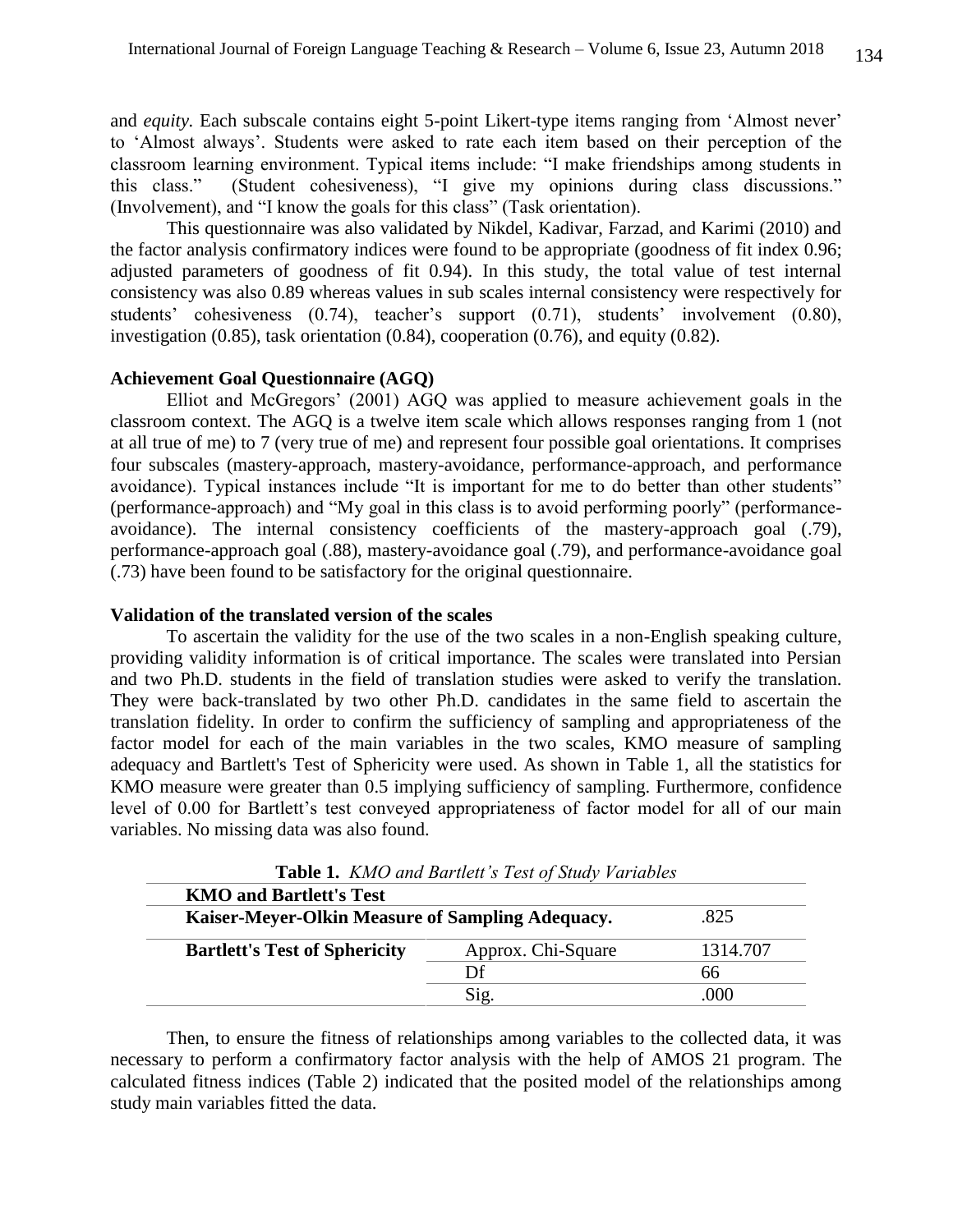| <b>Fit statistics</b>                                              | <b>Acceptable level</b>               | <b>Current</b><br>level | <b>Evaluation</b> |
|--------------------------------------------------------------------|---------------------------------------|-------------------------|-------------------|
| <b>Normal chi-Square</b>                                           | $2 \leq (x \cdot 2/\text{df}) \leq 5$ | 4.269                   | Accept            |
| Root Mean Squared Error RMSEA < 0.05<br>of Approximation           |                                       | 0.0442                  | Accept            |
| <b>Squared</b><br><b>Mean</b><br><b>Root</b><br><b>Residual</b>    | RMR > 0                               | 2.105                   | Accept            |
| <b>Goodness-of-Fit Index</b>                                       | GFI > 0.9                             | 0.917                   | Accept            |
| <b>Goodness-of-Fit</b><br><b>Adjusted</b><br><b>Index</b>          | AGFI > 0.85                           | 0.872                   | Accept            |
| Fit<br><b>Normal</b><br>Index<br>or<br><b>Bentler-Bonett Index</b> | NFI > 0.90                            | 0.971                   | Accept            |
| <b>Comparative Fit Index</b>                                       | CFI > 0.90                            | 0.910                   | Accept            |
| <b>Incremental Fit Index</b>                                       | IFI > 0.90                            | 0.913                   | Accept            |

**Table 2.** *Structural Equation Model: Fit Statistics*

The findings of the confirmatory factor analysis revealing an integrated conceptual model of the relationships among the variables made us ensure the validity of the scales and led us to continue the research process.

#### **Procedure**

The study was conducted during winter and spring 2017. Consent was sought from the school directors as well as the classroom teachers for the students to participate in the study. Then, a survey questionnaire was administered, including classroom climate questionnaire and goal orientation questionnaire. The participants were ascertained of the confidentiality of their responses, and no student refused to take part. They were also asked to supply demographic information including their age, grade level, and gender. Before applying the statistical techniques for responding to the research questions, preliminary analyses were performed to ensure no violation of the assumptions of normality, linearity, and homoscedasticity. To answer the first two research questions, descriptive statistics were applied. However, the third question was answered through correlation analysis and the last two questions were answered applying multivariate analysis of variance (MANOVA).

#### **Results**

#### **Piloting results for the scales of WIHIC and AGQ**

The two measures were administered to 100 students to explore their reliability. The results of the pilot study indicated an overall internal consistency of .933 for classroom climate questionnaire. Furthermore, Cronbach alphas for the subscales of student cohesiveness, teacher support, involvement, investigation, task orientation, cooperation, and equity were found to be .732, .769, .762, .866, .863, .761, .902 respectively. Moreover, concerning the achievement goal orientation questionnaire, a reliability of .746 was identified. Cronbach alphas for the subscales of performance-approach, performance-avoidance, mastery-approach, and mastery-avoidance were .585, .520, .610, .616 respectively. The findings let the study move a step forward to administering the scales for larger participants.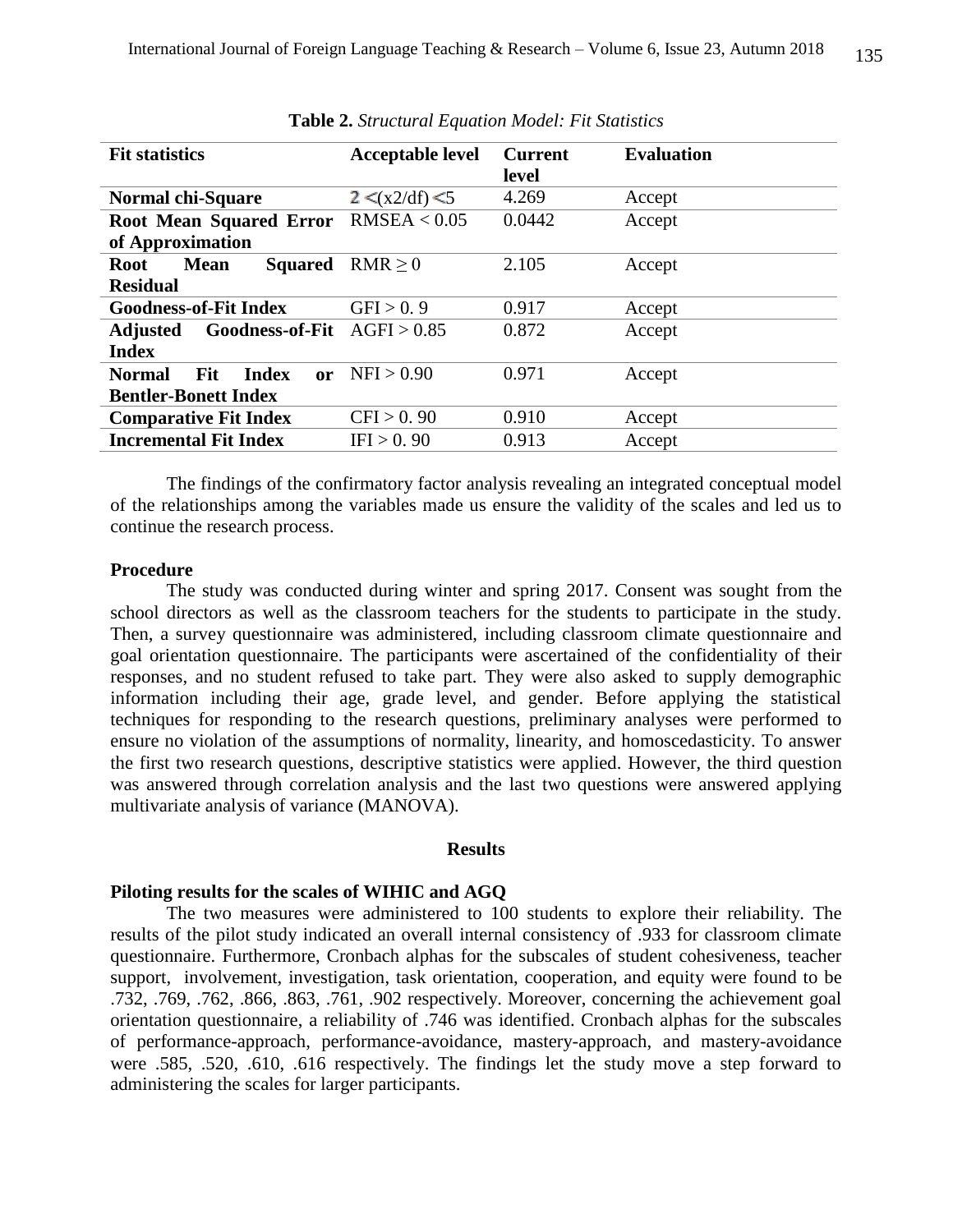# **Research Question One**

As regards how learners perceive their EFL classroom climates, the findings of each subscale in the questionnaire are put into consideration. With respect to *student cohesiveness*  indicating the degree to which students know and assist each other, the Iranian high school students perceive their cohesiveness with their classmates as to be of high amount (M=30.70). The findings suggest that they highly have friendly relations with others, help them and get help from others. Related to *teacher support*, the mean score (M=23.14) indicates that the learners perceive a rather low degree of teachers' assistance, trust, friendliness and intimacy as well as lack of interest in the students' personal problems and feelings. Considering the third subscale, learners are not very actively involved in classroom discussions and are not very attentively interested in doing additional activities and enjoying asking and answering questions and generating ideas and explanations (M=25.06). As table 3 reveals, students' *investigation* is at the lowest amount  $(M = 22.60)$  compared with other variables in the scale suggesting subtle emphasis on the skills and process of inquiry and learners' involvement in problem solving opportunities. Concerning the subscale of *task orientation*, as shown in table 3, learners recognize completing and fulfilling the predetermined tasks and homework as being of overriding significance. Moreover, being matched with the subject matter and its mastery are preferred by most of the learners rather than acquiring extra skills and doing unnecessary activities which are not included in their course books (M=28.67). Related to the *cooperation,* it can be identified that learners are moderately involved in cooperative tasks and team work activities. Yet, it can be perceived from the responses to the questions, that if there were more cooperative opportunities for the learners to work together, they would prefer to be involved in such activities (M=25.40). Regarding the last subscale, the scores indicates that learners, to a great extent, are treated equally by their teachers having equal chances to participate in the class, ask and answer questions, and get help from their teachers (M=29.59).

|                       | <b>Mean</b> | Std.             | Std.              |
|-----------------------|-------------|------------------|-------------------|
|                       |             | <b>Deviation</b> | <b>Error Mean</b> |
| student cohesiveness  | 30.7081     | 5.34006          | .27762            |
| teacher support       | 23.1459     | 7.21714          | .37520            |
| <b>Involvement</b>    | 25.0649     | 6.96768          | .36223            |
| Investigation         | 22.6000     | 7.08194          | .36817            |
| task orientation      | 28.6703     | 5.74050          | .29843            |
| Cooperation           | 25.4081     | 7.17708          | .37312            |
| <b>Equity</b>         | 29.5973     | 7.33278          | .38121            |
| performance approach  | 17.3297     | 4.25787          | .22136            |
| performance avoidance | 13.5000     | 4.68015          | .24331            |
| mastery approach      | 18.0730     | 3.79953          | .19753            |
| mastery avoidance     | 13.8081     | 5.18790          | .26971            |

| <b>Table 3.</b> Descriptive Statistics for the Scales of Perceived Classroom Climate and Achievement |
|------------------------------------------------------------------------------------------------------|
| <b>Goal Orientation</b>                                                                              |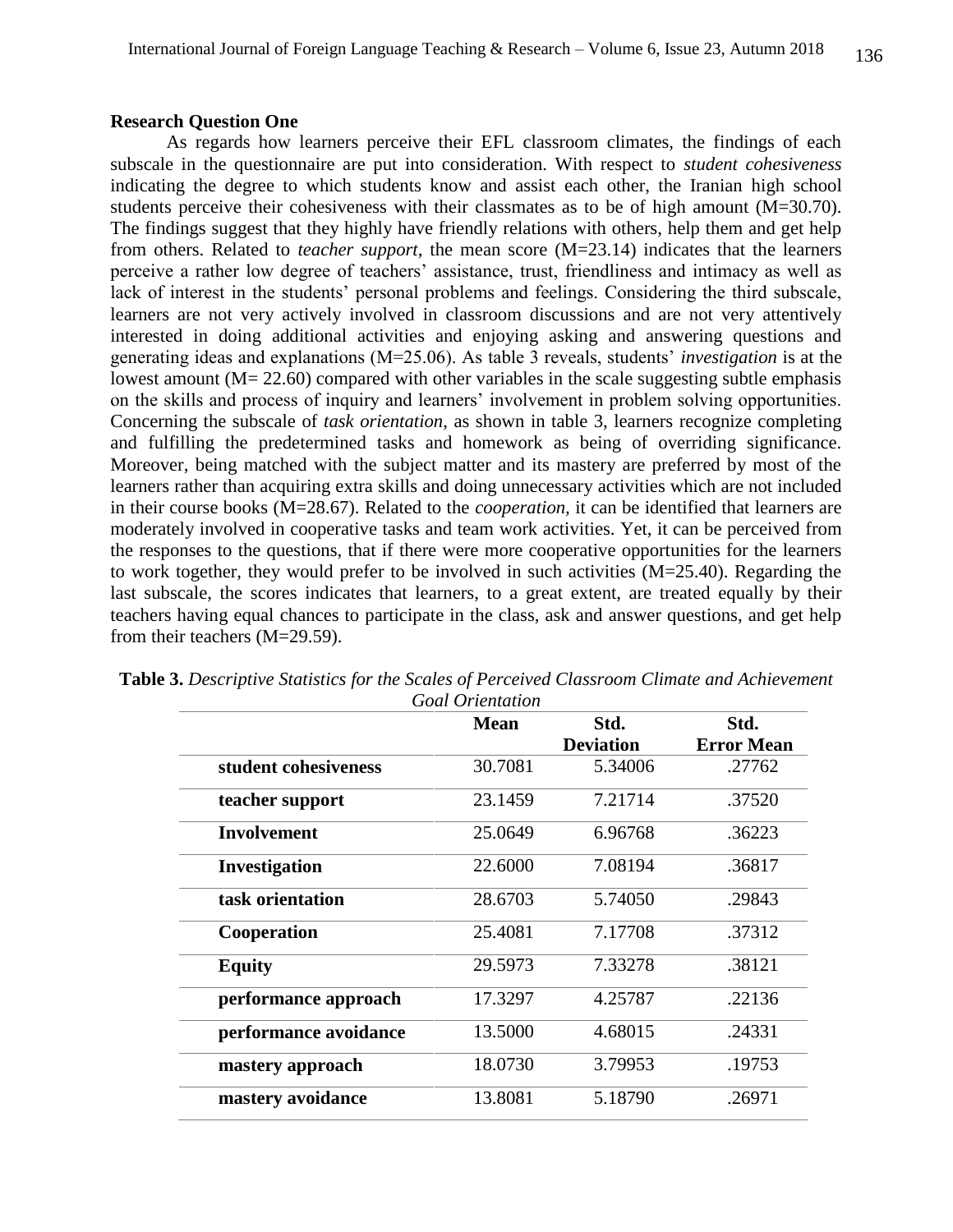#### **Research Question Two**

As table 3 represents, most of the students perceived themselves as being mastery approach  $(M=18.07)$  and performance approach oriented  $(M=17.32)$  rather than mastery avoidance (M=13.80) and performance avoidance oriented (M=13.50). A large number of students tend to approach rather than avoid mastery and performance goals. They are less avoidance oriented than approach oriented. In other words, learners place more importance on learning, mastery, and demonstration of their abilities than on avoiding unfavorable situations and judgments. Moreover, most of the learners are mastery oriented meaning that they desire enhancing their knowledge and mastery of new tasks and materials in the class.

#### **Research Question Three**

Pearson correlation was applied to explore the relationships between variables of classroom climate and achievement goal orientations. According to Cohen (1988), a correlation of  $r = .1$  to .29 is interpreted as small,  $r = .30$  to .49 as medium, and  $r = .50$  to 1.0 as strong. As table 4 indicates, regarding the performance approach, there were low positive correlations with the components of the perceived classroom climate. However, it was identified to have significant medium correlations with variables of involvement ( $r = .405$ ), and task orientation ( $r = .423$ ). With respect to performance and mastery avoidance variables in learners' achievement goal orientations, we identified very low correlations between performance and mastery avoidance and all the components of learners' perceived classroom climate. Yet, there were moderate correlations between learners' mastery approach and their perceptions of components of the classroom climate including student cohesiveness ( $r = .448$ ), involvement ( $r = .465$ ), cooperation  $(r= .487)$ , and equity  $(r= .460)$ . There was also a statistically significant strong correlation between learners' mastery approach and their task orientation ( $r = .617$ ,  $sig = .0 < .01$ )

|                      |                           | --------------           |                     |                      |
|----------------------|---------------------------|--------------------------|---------------------|----------------------|
|                      | performance<br>approach   | performance<br>avoidance | mastery<br>approach | mastery<br>avoidance |
| student cohesiveness | $.148***$                 | .046                     | $.448**$            | $.123$ <sup>*</sup>  |
| teacher support      | $.243***$                 | .053                     | $.232***$           | .075                 |
| <b>Involvement</b>   | $.405***$                 | .029                     | $.465***$           | .079                 |
| <b>Investigation</b> | **<br>.281                | .104 <sup>°</sup>        | $.296^{**}$         | $.232$ <sup>*</sup>  |
| task orientation     | $.423***$                 | $.127$ <sup>*</sup>      | $.617***$           | .315                 |
| Cooperation          | **<br>$.361$ <sup>*</sup> | .095                     | $.487***$           | $.148***$            |
| <b>Equity</b>        | $247***$                  | $-.014$                  | $.460**$            | .078                 |

**Table 4.** *Pearson Correlations between Subscales of Classroom Climate and Achievement Goal Orientations*

#### **Research Question Four**

Multivariate analysis of variance (MANOVA) was applied so as to identify whether gender affects learners' perceptions of their classroom climate. As Table 5 illustrates, there is a statistically significant difference between learners' perceptions of the factors in classroom climate within sex group at both .05 and .01 level (Pillai's Trace  $=$  .136, F (8.159), sig=.000 and Wilks' Lambda = .864, F (8.159), sig= .000). Further exploration of the resulting tables indicated the significant differences lied in the subscales including student cohesiveness, involvement, task orientation, cooperation and equity.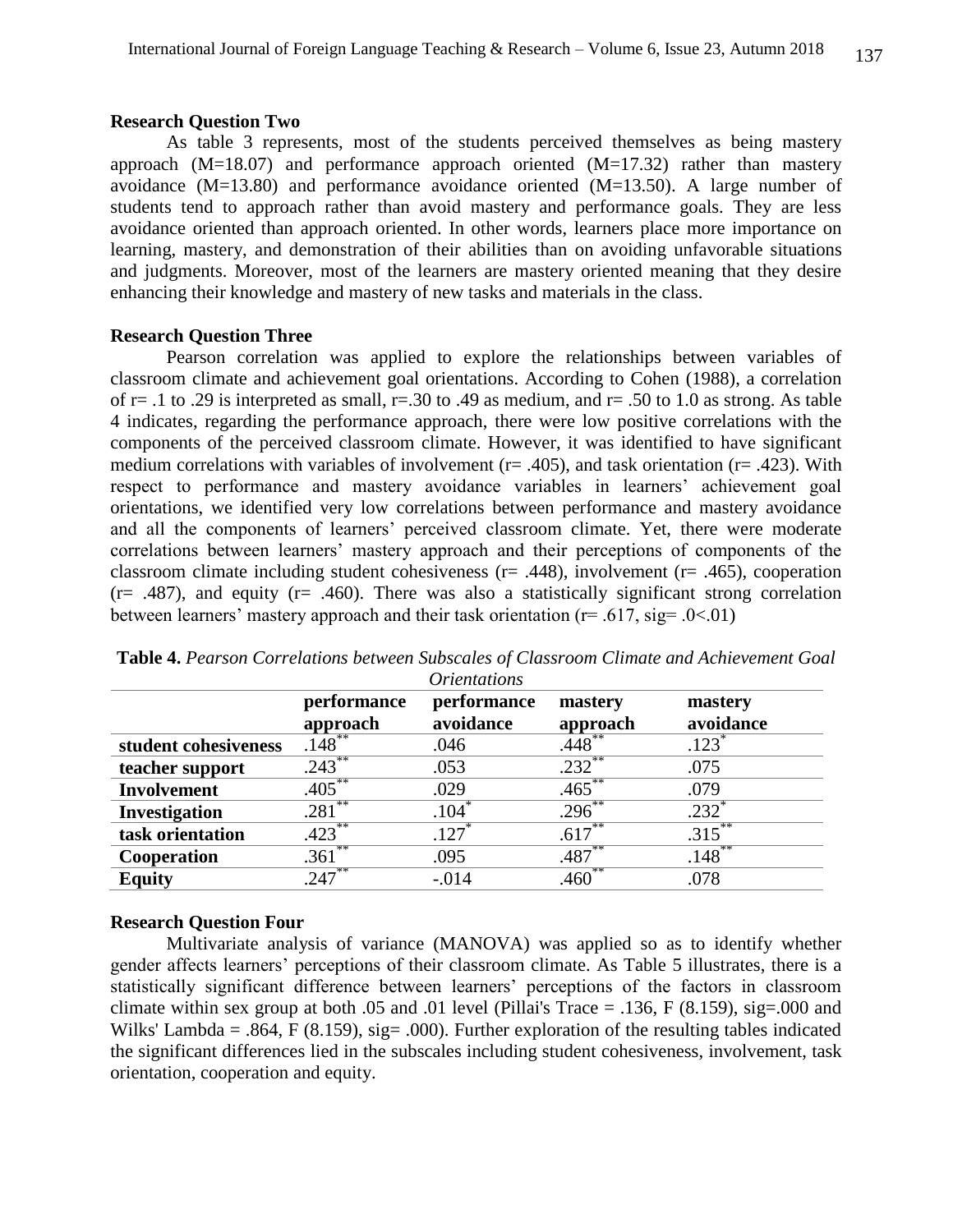| <b>Source</b> | <b>Dependent Variable</b> | Ш<br><b>Type</b> | Df | <b>Mean</b>   | F      | Sig. |
|---------------|---------------------------|------------------|----|---------------|--------|------|
|               |                           | of<br><b>Sum</b> |    | <b>Square</b> |        |      |
|               |                           | <b>Squares</b>   |    |               |        |      |
|               | student cohesiveness      | 497.776          |    | 497.776       | 18.273 | .000 |
|               | teacher support           | 90.705           |    | 90.705        | 1.745  | .187 |
|               | Involvement               | 521.029          |    | 521.029       | 11.024 | .001 |
| <b>Gender</b> | Investigation             | 41.089           |    | 41.089        | .819   | .366 |
|               | task orientation          | 1049.112         |    | 1049.112      | 34.748 | .000 |
|               | Cooperation               | 1245.363         |    | 1245.363      | 25.802 | .000 |
|               | Equity                    | 757.475          |    | 757.475       | 14.607 | .000 |
|               | performance approach      | 84.278           |    | 84.278        | 4.695  | .031 |
|               | performance               | 32.025           |    | 32.025        | 1.464  | .227 |
|               | avoidance                 |                  |    |               |        |      |
|               | mastery approach          | 447.634          |    | 447.634       | 33.760 | .000 |
|               | mastery avoidance         | 12.916           |    | 12.916        | .479   | .489 |

**Table 5.** *MANOVA for the Impact of Gender on Learners' Perceived Classroom Climate and Achievement Goal Orientations*

Moreover, a comparison of the mentioned components of significant difference between genders in table 6 revealed that female students had higher mean scores than male students. This implied that females perceived more student cohesiveness, involvement, task orientation, cooperation and equity in their classroom climates than males. However, both genders expressed almost equal amounts of teacher support and investigation in their classes.

| <b>Gender</b> |                       | N   | <b>Minimum</b> | <b>Maximum</b> | <b>Mean</b> | Std.             |
|---------------|-----------------------|-----|----------------|----------------|-------------|------------------|
|               |                       |     |                |                |             | <b>Deviation</b> |
| <b>Male</b>   | performance approach  | 251 | 3.00           | 21.00          | 16.7550     | 4.98794          |
|               | performance avoidance | 251 | 3.00           | 21.00          | 13.8543     | 4.63810          |
|               | mastery approach      | 251 | 3.00           | 21.00          | 16.7483     | 4.48586          |
|               | mastery avoidance     | 251 | 3.00           | 21.00          | 14.0331     | 5.01254          |
|               | student cohesiveness  | 251 | 9.00           | 42.00          | 29.3113     | 5.93092          |
|               | teacher support       | 251 | 8.00           | 40.00          | 22.5497     | 7.27066          |
|               | Involvement           | 251 | 8.00           | 40.00          | 23.6358     | 7.19582          |
|               | Investigation         | 251 | 8.00           | 39.00          | 22.1987     | 7.13771          |
|               | task orientation      | 251 | 11.00          | 40.00          | 26.6424     | 5.13465          |
|               | Cooperation           | 251 | 8.00           | 37.00          | 23.1987     | 7.23327          |
|               | Equity                | 251 | 9.00           | 40.00          | 27.8742     | 7.11084          |
|               | Valid N (listwise)    | 251 |                |                |             |                  |
| Female        | performance approach  | 319 | 3.00           | 21.00          | 17.7260     | 3.63063          |
|               | performance avoidance | 319 | 3.00           | 21.00          | 13.2557     | 4.70393          |
|               | mastery approach      | 319 | 6.00           | 21.00          | 18.9863     | 2.92173          |
|               | mastery avoidance     | 319 | 3.00           | 21.00          | 13.6530     | 5.31124          |
|               | student cohesiveness  | 319 | 14.00          | 40.00          | 31.6712     | 4.66705          |
|               | teacher support       | 319 | 8.00           | 40.00          | 23.5571     | 7.16773          |

**Table 6.** *Descriptive Statistics for the Learners' Variables with respect to Gender*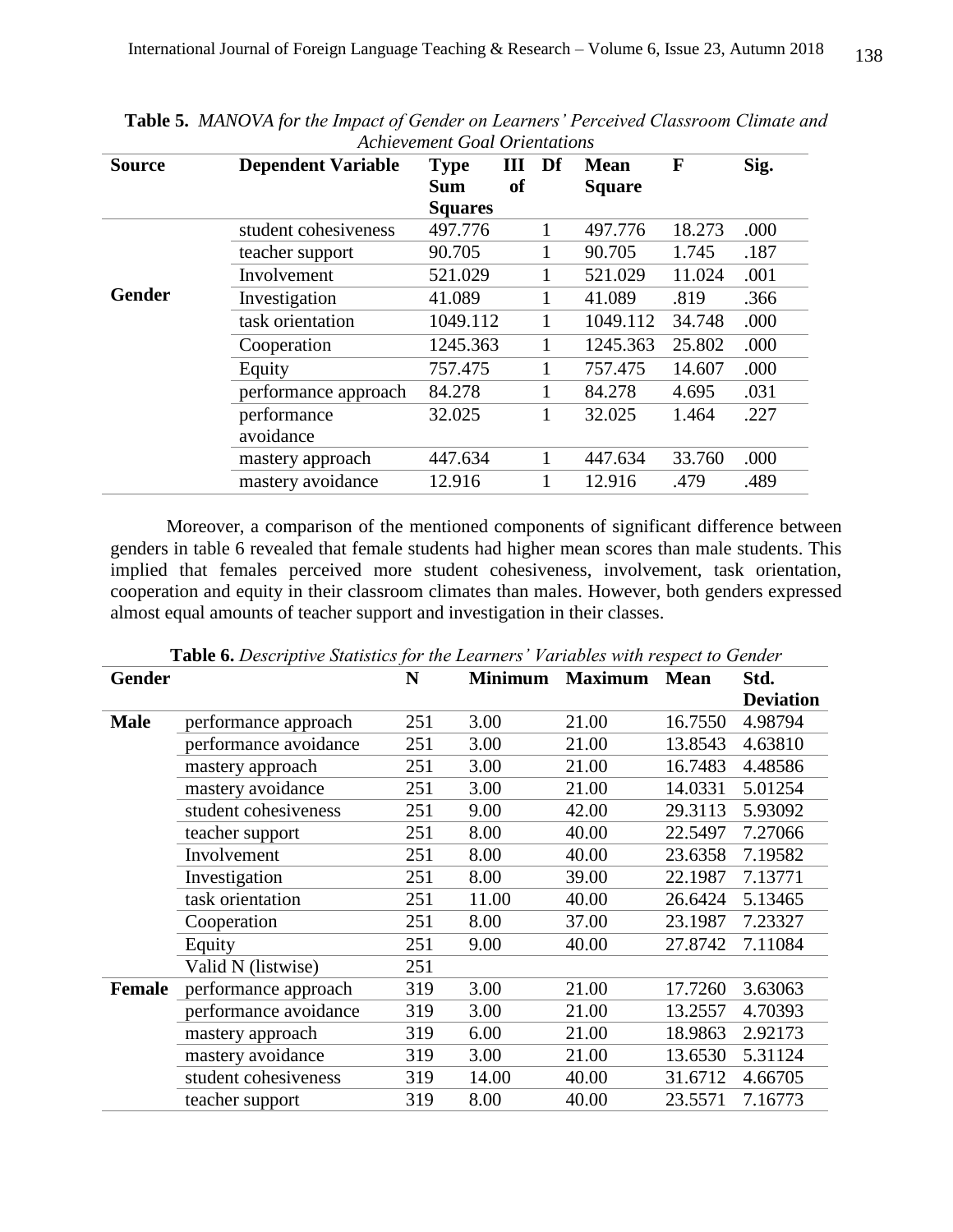| involvement        | 319 | 9.00  | 40.00 | 26.0502 6.64515 |         |
|--------------------|-----|-------|-------|-----------------|---------|
| investigation      | 319 | 8.00  | 39.00 | 22.8767         | 7.04627 |
| task orientation   | 319 | 12.00 | 40.00 | 30.0685 5.72936 |         |
| cooperation        | 319 | 8.00  | 40.00 | 26.9315 6.74366 |         |
| equity             | 319 | 8.00  | 40.00 | 30.7854 7.26273 |         |
| Valid N (listwise) | 319 |       |       |                 |         |
|                    |     |       |       |                 |         |

# **Research Question Five**

MANOVA was applied again in order to respond the question leading to the recognition of whether gender affects learners' achievement goal orientations. Representing multivariate tests as shown in table 5, the differences were significant within sex group at both .05 and .01 levels (Pillai's Trace = .108, F (11.00), sig=.000 and Wilks' Lambda = .121, F (11.00), sig= .000). Further test showed that the significant differences were at the approach subscales of performance and mastery and a study of the mean scale scores of the sex groups in Table 6 indicated that female learners had more inclination toward performance and mastery approach goals than male learners whereas avoidance goals showed no significant difference across sex groups.

#### **Discussion**

Learners' perceived class climate has been shown to be significantly attributed to their success and achievement in the past research (e.g., Majeed, Fraser, & Aldridge, 2002; Walker & Fraser, 2005). In this line, the first research question was addressed to analyze EFL learners' perceived classroom climate. The findings revealed that students being very cohesive with their classmates in most of the team work opportunities are almost highly task oriented and prefer going in line with the predetermined course book contents and teacher set materials. This also indicates the compliance of the learners with the particular characteristics of the EFL learning setting in Iran as elaborated above. Moreover, notwithstanding that they feel less support and intimacy from their teachers, they judge their teachers' various actions as equitable and impartial enough. Besides, the results purport to indicate a moderate degree of student involvement and cooperation in the class activities. However, the students are significantly less involved in the mindful investigation of challenging questions and issues at home or during class time.

Whether one is oriented toward a mastery or performance goal has been demonstrated to be a function of individual differences and situational constraints (Ames, 1992; Dweck, 1986). With respect to the EFL learners' types of achievement goal orientations, this specific study also shows that students are, to a large extent, more mastery oriented than avoidance oriented in terms of both approach and performance goals. To wit, they prefer to master the materials presented by the teacher and boost their understanding of the introduced topics and contents in the class. Yet, they do not much care about avoiding inappropriate learning chances or unpleasant teacher or classmate way of thinking. This has been frequently observed in our school classes.

As Ames (1992) and Bulus (2011) held, elements of classroom climate and students' goal orientations need to be considered as having important contributions to each other. A further step in the study illustrated significant moderate relationships between the goal orientation of performance approach and factors of classroom climate including involvement and task orientation and between the goal orientation of mastery approach and the factors of student cohesiveness, involvement, cooperation, and equity. These findings are, to a great extent, in line with the findings of Ames (1992) and Midgley (2002).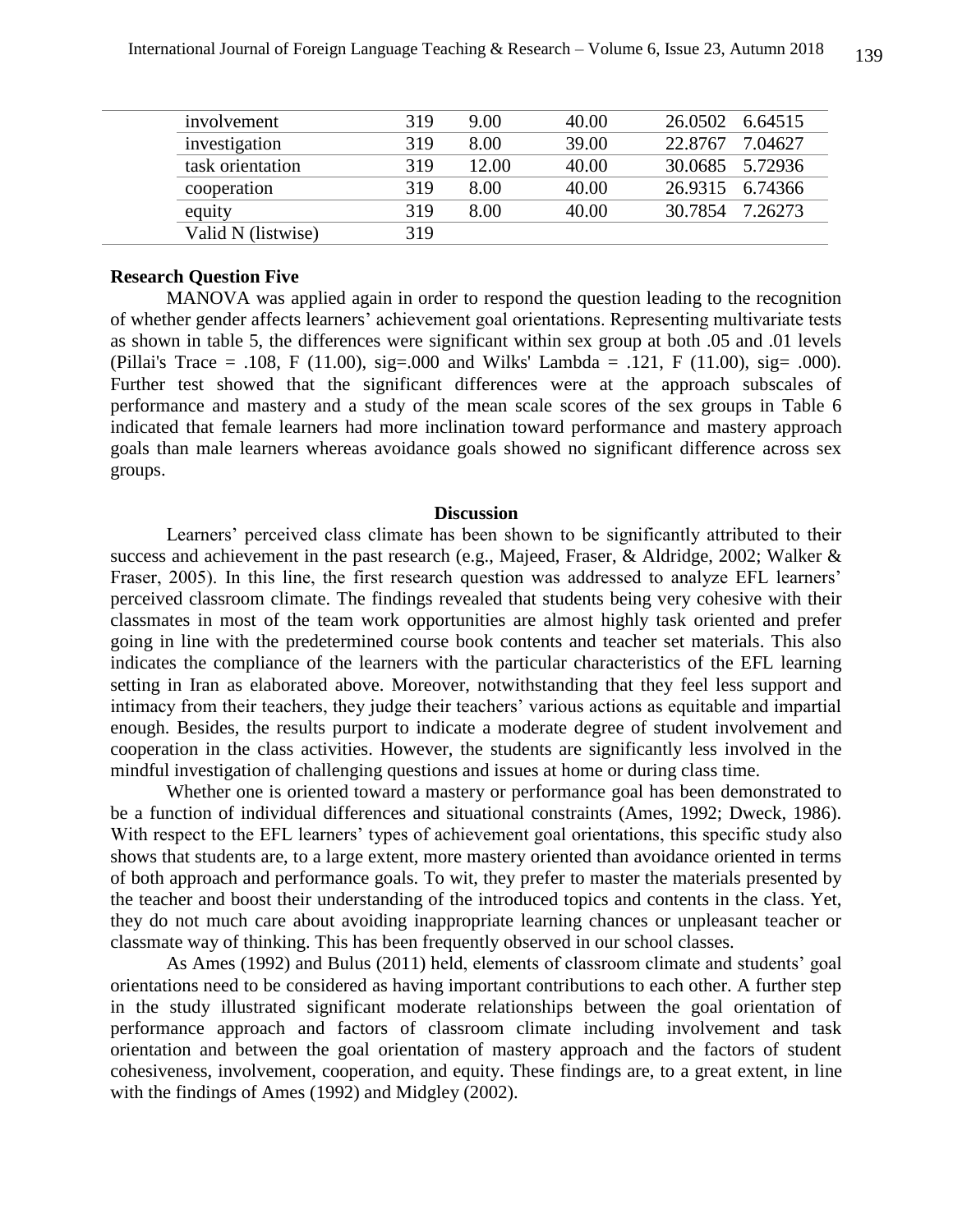The results of the current study also considerably represents that the students who are performance approach oriented are more likely to be involved in the classroom practices and prefer mastery of class materials and course book contents. Additionally, mastery approach oriented learners are plausibly more interested in cohesively organized, individual and cooperative involvement in the class tasks and discussions and most probably they are treated equitably by their teachers. The relation between mastery orientation and involvement including effortful and attentive participation in the class has been also demonstrated by Miller et al. (1996). Meanwhile, regarding its link with student cohesiveness and cooperation, this study provided support for the research done by Patrick, Ryan, and Kaplan (2007).

Church, Elliot, and Gable (2001) identified mastery goals to be connected with the presence of lecture engagement and the absence of harsh evaluation. Our study, yet, revealed a statistically significant strong correlation between learners' mastery approach and their task orientation indicating that mastery oriented learners in terms of goal orientation are more task oriented concerning their classroom climate. This association has been ignored in the previous studies. Though, we found low correlations between performance and mastery avoidance and all the components of learners' perceived classroom climate.

Another phase of the analysis of the results pertinent to the role of the gender revealed significant differences between different genders in the subscales of classroom climate including student cohesiveness, involvement, task orientation, cooperation, and equity. It significantly implies that female students perceive much more amount of these five components in their classroom climates than males. This finding is in contrast with the results of the study conducted by Hoang (2008). This highly suggests that females are more cohesively tied with their friends in the EFL classes and they are more involved in most individual or cooperative tasks than males. They are also treated more equally by their teachers throughout classroom back and forth interaction than males. Nevertheless, equal amounts of teacher support and investigation in their classes were reported by the EFL learners for both genders.

Related to the role of gender in students' achievement goal orientations, we uncovered significant differences across gender lying in the variables of performance approach and mastery approach. This finding again significantly led to the conclusion that female learners are more approach oriented regarding either mastery or performance than male learners. This partly provides parallel evidence for the previous research conducted by Chan et al. (2002) which indicated that female students were more performance goal oriented than male students. Though, the present study provides contrasting findings with the research which was done by Fouladchang, Marzooghi, and Shemshiri (2009) who found male students more performance approach oriented than females.

### **Conclusion**

The findings of the current research illustrated that Iranian EFL students perceived their classes in particular ways which can be remarkably conceived as contributing to leaners' various attributes and outcomes. In addition, learners' perceptions of their EFL environment need to be considered by classroom teachers in order to make them capable of complying with their students' specific demands and choosing the most appropriate methods and activities in line with those characteristics. Meanwhile, the study also revealed the EFL leaners' types of goal orientations and their existing significant associations with leaners' perceived classroom climate. Also gender was shown to have significant relations with students' perceptions of some climate factors and achievement goal orientations. The results provide useful information and implications for EFL teacher educators and researchers, as well as syllabus designers in the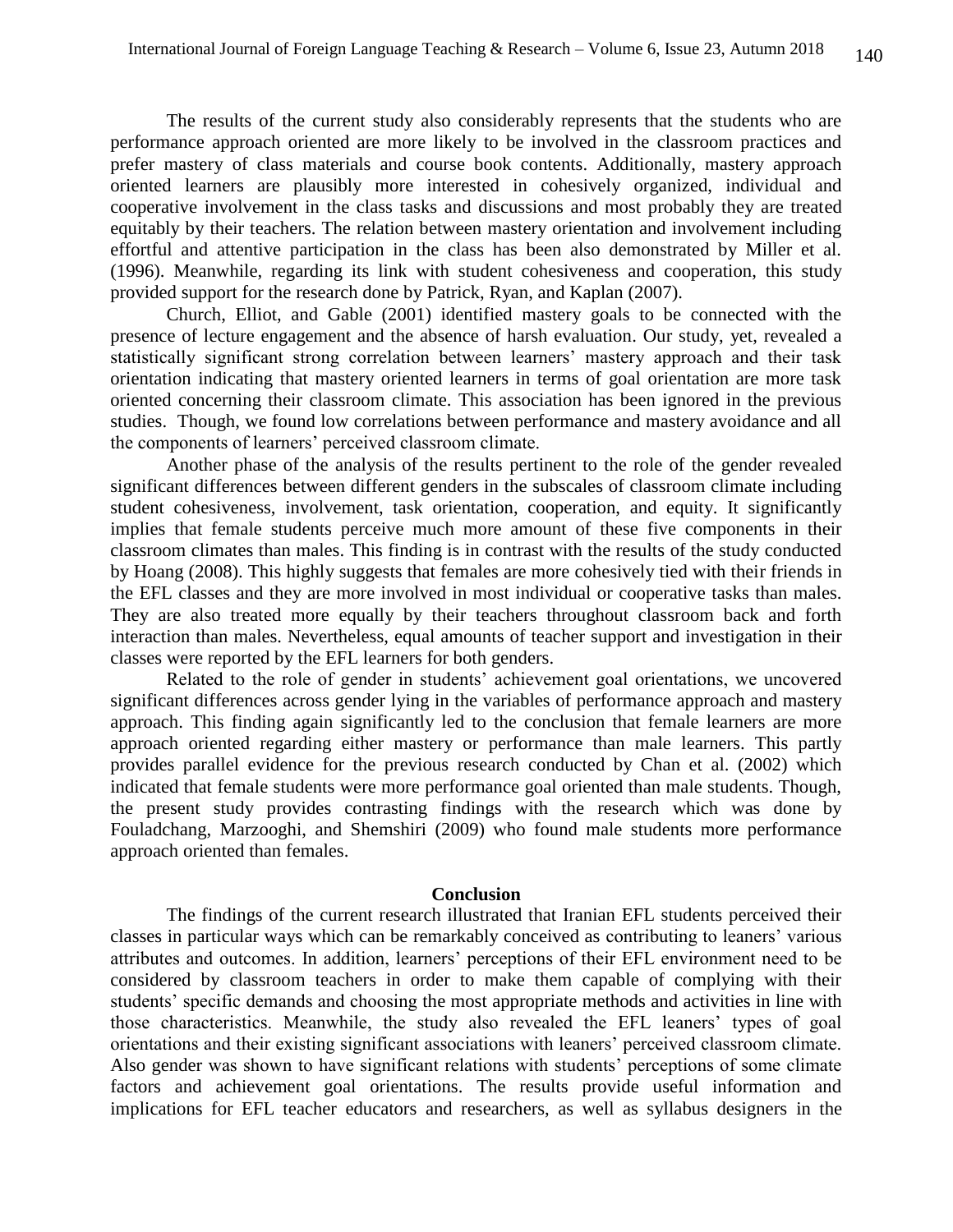identification of the achievement goals of the students and planning the classroom environments in line with their goals accordingly. Moreover, EFL instructors and scholars should take into consideration the significant role of gender in specifying and understanding various facets of classroom climate and learners' needs and goals.

This paper can also be of interest from the standpoint of providing cross-cultural validation of the two instruments of classroom climate questionnaire and achievements goal orientations scale. Notwithstanding, the translation of the measures into different language results is limitations to the technical adequacy of the measures. Besides, the current study could be replicated to see the results concerning the learners' perceptions of their classroom climate, their achievement goal orientations, and their corresponding relations in places other than public schools like private schools, language institutes, and universities which either teach English as a general course or for specific proposes. The results might vary in different EFL settings in Iran since each of these environments entails distinct features and a variety of students' perceptions. Furthermore, future research can be conducted to see the possible relations between leaners' perceived classroom climate factors and other cognitive and affective variables in diverse EFL settings.

#### **References**

Akin, A. (2012). Achievement goal orientations and age. *TOJCE: The Online Journal of Counselling and Education, 1 (1),* 77-81.

Aldridge, J. M., & Fraser, B. J. (2008). *Outcomes-focused learning environments: determinants and effects.* Sense Publishers. Rotterdam, the Netherlands.

Alkharusi, H. (2009). Classroom assessment environment, self-efficacy, and mastery goal orientation: A causal model*. INTI Journal [Special issue on teaching and learning],* 104 – 116.

Ames, C. (1992). Classrooms: Goals, structures, and student motivation. *Journal of Educational Psychology, 84,* 261-271.

Ames, C., & Archer, J. (1988). Achievement goals in the classroom: Students' learning strategies and motivation processes. *Journal of Educational Psychology, 80,* 260-267.

Anderman, E. M., & Patrick, H. (2012). Achievement goal theory, conceptualization of ability/intelligence, and classroom climate. In S. L. Christenson, A. L. Reschly & C. Wylie (Eds.), *The handbook of Research on Student Engagement*, Part 2 (pp. 173-191). Springer Science.

Badri Gargari, R., Aryan Pour, E., & Farid, A. (2011). The study of first grade high school students' achievement goal orientations in Tabriz city and their preferred learning climate. *Quarterly of Education and Pedagogy, 105*, 143-162.

Barzegar, M. (2012). The relationship between goal orientation and academic achievement- The mediation role of self-regulated learning strategies-A path analysis. *International Conference on Management, Humanity and Economics*, 112-115.

Bulus, M. (2011). Goal orientations, locus of control and academic achievement in prospective teachers: An individual differences perspective. *Educational Sciences: Theory & Practice, 11(2).* 540-546.

Chan, K., Lai, P., Liun, M., & Moore, P. (2002). Hong Kong pre-service teachers' achievement goal orientations - are they related to their gender and electives? *Hong Kong Teachers' Centre Journal*, *1,* 20-31.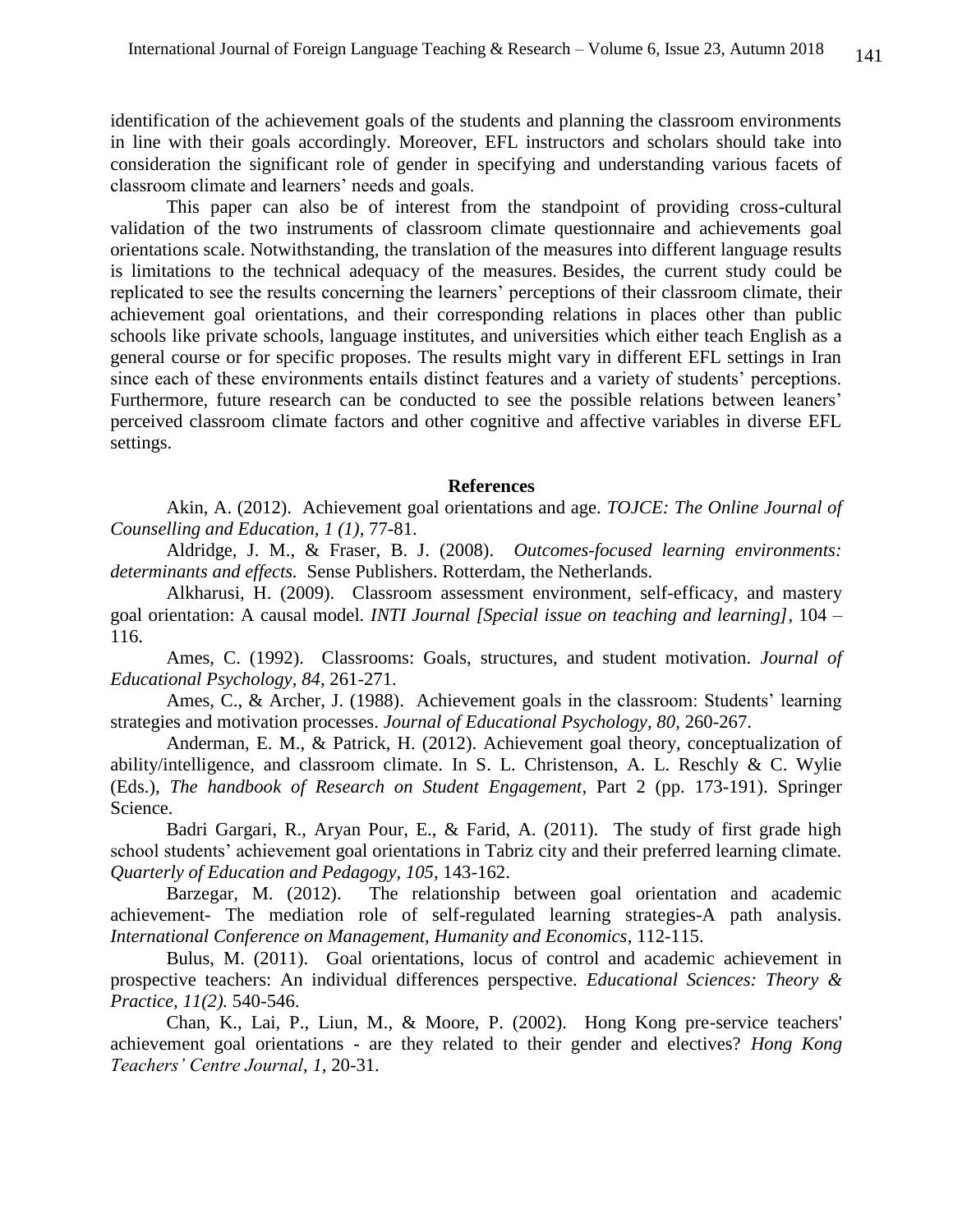Chan, K., Lai, P., Liun, M. (2006). Revisiting the trichotomous achievement goal framework for Hong Kong secondary students: A structural model analysis. *The Asia pacificeducation researcher, 16 (1*), 1-12.

Chua, S.L., Wong, A.L., Thanq, D., & Chen, V. (2011). The nature of Chinese Language classroom learning environments in Singapore secondary schools. *Learning Environment Research, 14*, 75–90.

Church, M. A., Elliot, A. J., & Gable, S. L. (2001). Perceptions of classroom environment, achievement goals, and achievement outcomes. *Journal of Educational Psychology, 93*, 43 – 54.

Cohen, J. (1988). *Statistical Power Analysis for the Behavioral Sciences, 2nd ed.* Hillsdale, NJ: Erlbaum.

Comenius project, (2006). Classroom climate in inclusive settings. *Improvement through research in the inclusive school (IRIS)*, 1-21.

Dahmardeh, M. (2009). Communicative textbooks: Iranian secondary school's English language textbooks. *Linguistic online, 40(4).* University of Bern.

Dorman, J. P. (2001). Association between classroom environment and academic efficacy. *Learning Environments Research, 4*, 243–257.

Dweck, C. S. (1986). Motivational processes affecting learning. *American Psychologist, 41(10),* 1040-1048.

Dweck, C. S., & Leggett, E. L. (1988). A social-cognitive approach to motivation and personality. *Psychological Review*, *95*, 256-273.

Ebrahimi, N.A., Eskandari, Z., & Rahimi, A. (2013). The effects of using technology and the internet on some Iranian EFL students' perceptions of their communication classroom environment. *Teaching English with Technology, 13(1),* 3-19.

Ebrahimi, N.A., & Rahimi, A. (2013). Towards a more efficient EFL reading comprehension classroom environment: The role of content and critical reading**.** *Apples – Journal of Applied Language Studies, 7 (2),* 1-15.

Elliot, A. J. (1997). Integrating the "classic" and "contemporary" approaches to achievement motivation: A hierarchical model of approach and avoidance achievement motivation. In M. L. Maehr & P. R. Pintrich (Eds.), *Advances in motivation and achievement* (Vol. 10, pp. 143-179). Greenwich, CT: JAI Press.

Elliot, A. J. (2007). A conceptual history of the achievement goal construct. In A. J. Elliot & C.S. Dweck (Eds.), *Handbook of competence and motivation* (Paperback ed., pp. 52-72). New York, NY: The Guilford Press.

Elliot, A. J., & Harackiewicz, J. M. (1996). Approach and avoidance achievement goals and intrinsic motivation: A mediational analysis. *Journal of Personality and Social Psychology*, *70*, 461-475.

Elliot, A. J., & McGregor, H. A. (2001). A 2 × 2 achievement goal framework. *Journal of Personality and Social Psychology*, *80*, 501-519.

Elliot, A. J., & Dweck, C. S. (2007). Competence and motivation: Competence as the core of achievement motivation. In A. J. Elliot & C. S. Dweck (Eds.), *Handbook of competence and motivation* (Paperback ed., pp. 3-12). New York, NY: The Guilford Press.

Farhady, H., Sajadi, F., & Hedayati, H. (2010). Reflections on foreign language education in Iran. *The Electronic Journal for English as a Second Language, 13 (4), 1-18.* 

Flanders, N. A. (1960). *Teacher influence, pupil attitudes and achievement*. Minneapolis: University of Minnesota.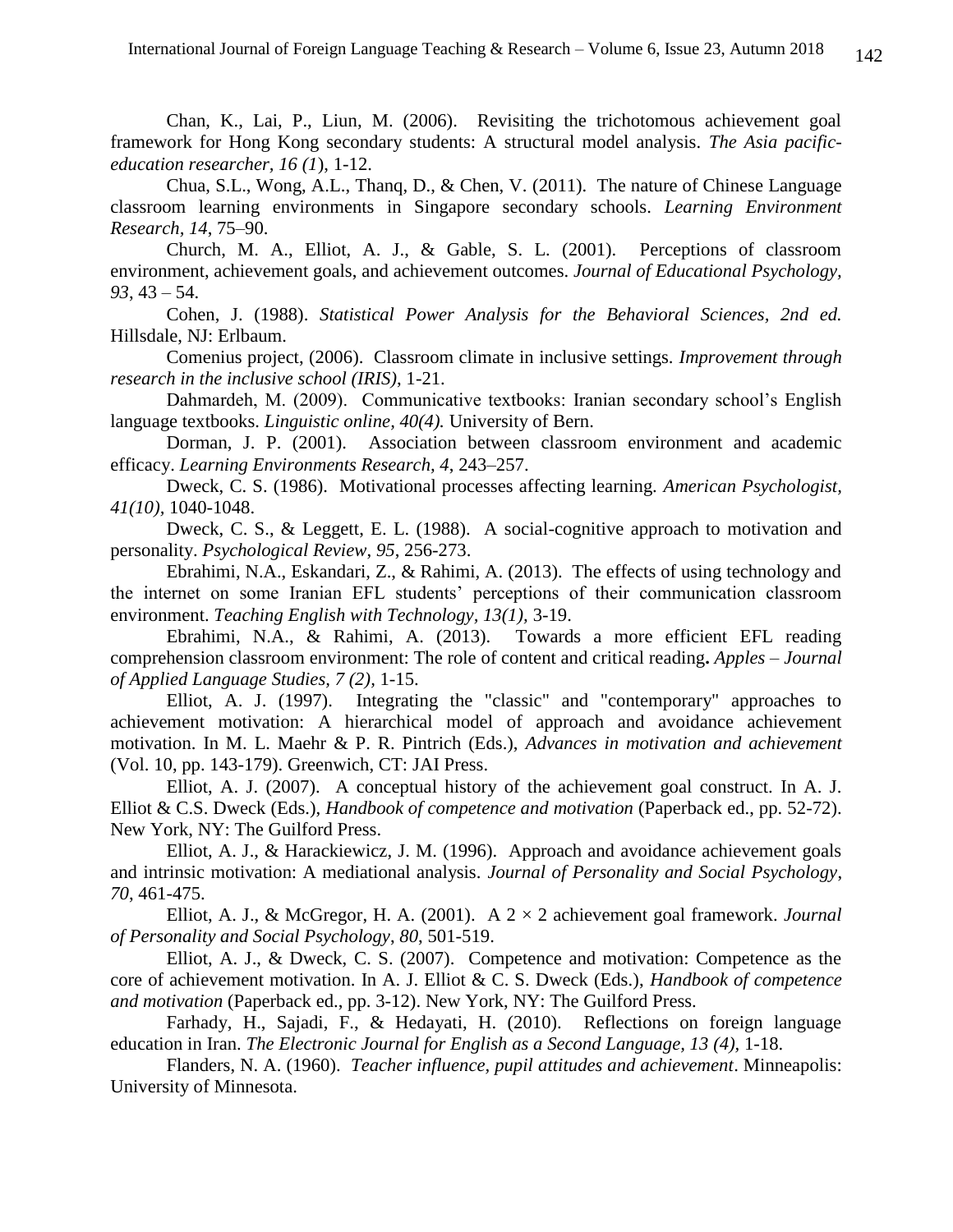Fouladchang, M., Marzooghi, R., & Shemshiri, B. (2009). The Effect of Gender and Grade Level Differences on Achievement Goal Orientations of Iranian Undergraduate Students. *Journal of Applied Sciences, 9:* 968-972*.*

Fraser, B. J. (1994). Research on classroom and school climate. In D. Gabel (ed.), *Handbook of research on science teaching and learning*. New York: Macmillan, 493–541.

Fraser, B. J. (1998). Classroom environment instruments: Development, validity and applications. *Learning Environments Research*, *1*, 7–33.

Fraser, B. J., & Chionh, Y. H. (2000). *Classroom environment, self-esteem, achievement, and attitudes in geography and mathematics in Singapore*. American Educational Research Association: New Orleans.

Fraser, B. J., & Fisher, D. L. (1982). Predicting students' outcomes from their perceptions of classroom psychosocial environment. *American Educational Research Journal, 19,* 498-518.

Goetz, T., Pekrun, R., Hall, N., & Haag, L. (2006). Academic emotions from a socialcognitive perspective: antecedents and domain specificity of students' affect in the context of Latin instruction. *British Journal of Educational Psychology, 76(2*), 289-308.

Greene, B. A., & Miller, R. B. (1996). Influences on achievement: goals, perceived ability, and cognitive engagement. *Contemporary Educational Psychology, 21 (2),* 181-192.

Hoang, T.N. (2008). The effects of grade level, gender, and ethnicity on attitude and learning environment in mathematics in high school. *International Electronic Journal of Mathematics Education, 3 (1),* 47-59.

Kahraman, N. (2011). *Antecedents and consequences of achievement goals.* A thesis submitted at the requirement of Ph.D. degree in elementary education.

Kaplan, A., & Flum, H. (2010). Achievement goal orientations and identity formation styles. *Journal of Educational Research Review, 5,* 50-67.

Majeed, A., Fraser, B. J., & Aldridge, J. M. (2002). Learning environment and its association with student satisfaction among mathematics students in Brunei Darussalam. *Learning Environment Research, 5(2),* 203-226.

Margianti, E. S., Fraser, B. J., & Aldridge, J. M. (2001). *Classroom environment and students' outcomes among university computing students in Indonesia.* American Educational Research Association. Seattle, WA.

Matuga, J. M. (2009). Self-regulation, goal orientation, and academic achievement of secondary students in online university courses. *Educational Technology & Society*, *12* (3), 4–11.

McRobbie, C.J. & Fraser, B.J. (1993). Association between student outcomes and psychosocial scienc environments. *Journal of Educational Research, 87*, 78-85.

Midgley, C. (Ed.) (2002). *Goals, goal structures, and patterns of adaptive learning.* Mahwah, New Jersey: Erlbaum.

Miller, R. B., Greene, B. A., Montalvo, G. P., Ravindran, B., & Nichols, J. D. (1996). Engagement in academic work: The role of learning goals, future consequences, pleasing others, and perceived ability. *Contemporary Educational Psychology, 21*, 388–422.

Moos, R. H. (1979). *Evaluating educational environments: Procedures, measures, findings and policy implications.* San Francisco, CA: Jossey-Bass.

Nakayama, A., Heffernan, N., Matsumoto, H., & Hiromori, T. (2012). The influence of goal orientation, past language studies, overseas experiences, and gender differences on Japanese EFL learners' beliefs, anxiety, and behaviors. *Apples – Journal of Applied Language Studies, 6 (2),* 19–39.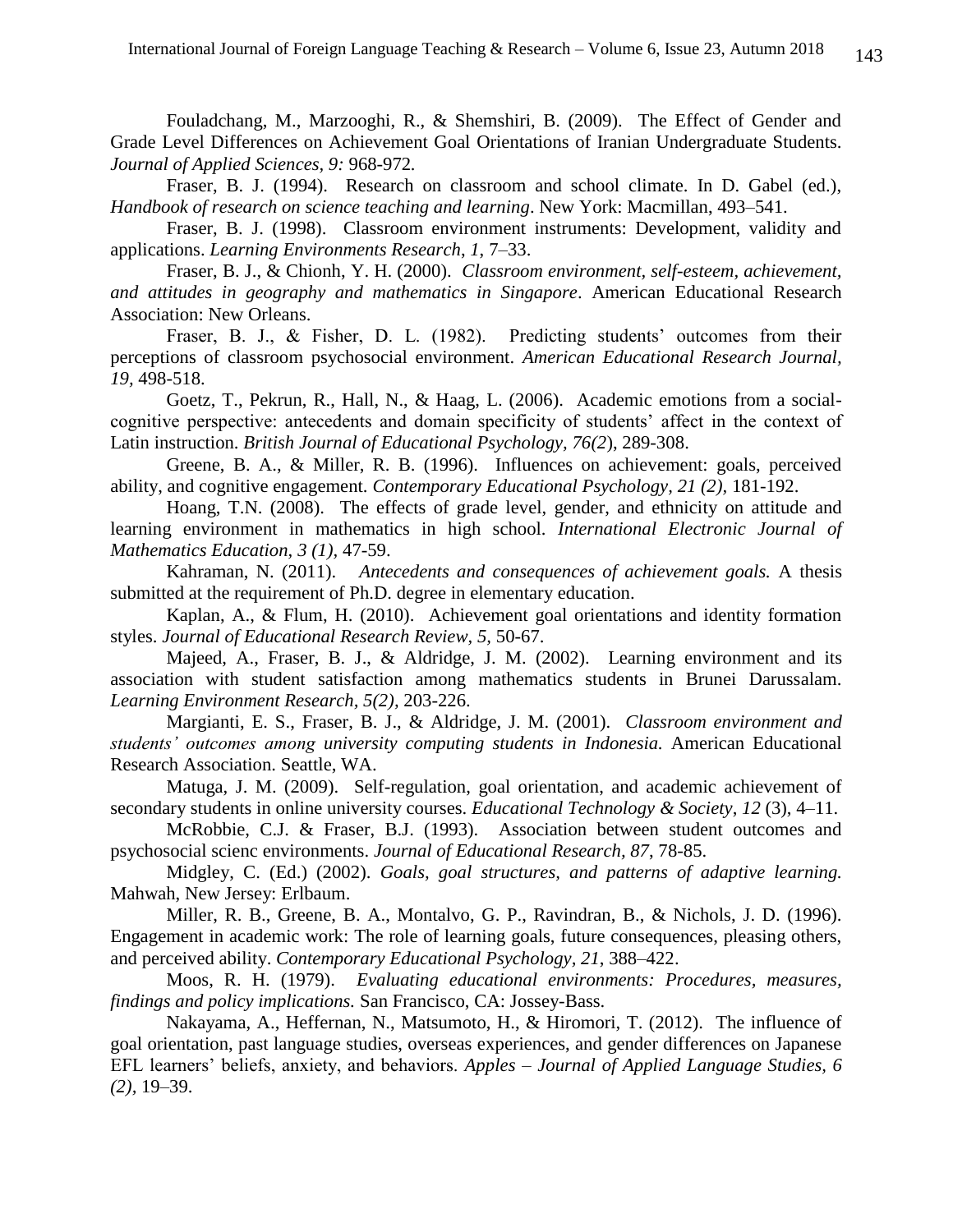National Research Council and the Institute of Medicine. (2004). *Engaging schools: Fostering high school students' motivation to learn.* Committee on Increasing High School Students' Engagement and Motivation to Learn; Board on Children, Youth, and Families; Division of Behavioral and Social Sciences and Education. Washington, DC: The National Academies Press.

Niemivirta, M., Rijavec, M., & Yamauchi, H. (2001). Goal orientations and action control beliefs: A Cross-cultural comparison among Croatian, Finnish, and Japanese students. In A. Efklides, J. Kuhl, and R. Sorrentino (Eds.), *Trends and Prospects in Motivation Research* (pp. 163-183). Dordrecht: Kluwer Academic Publishers.

Nikdel, F., Kadivar, P., Farzad, V., & Karimi, Y. (2010). An analysis of the psychometric indices of classroom climate questionnaire. *Quarterly of educational measurement*, 31-53.

Nolen, S. B. (1987). *The influence of task involvement on the use of learning strategies.*  Paper presented at the annual meeting of the American Association for Research in Education. Washington, DC.

Patrick, H., Ryan, A. M., & Kaplan, A. (2007). Early adolescents' perceptions of the classroom social environment, motivational beliefs, and engagement. *Journal of Educational Psychology, 99*, 83–98.

Pianta, R., Belsky, J., Vandergrift, N., Houts, R., & Morrison, F. (2008). Classroom effects on children's achievement trajectories in elementary school. *American Educational Research Journal, 45,* 365-397.

Rajoo, M. (2013). Students' perceptions of mathematics classroom environment and mathematic achievement; a study in Sipitang, Sabah, Malaysi. *Proceeding of the International Conference on Social Science Research, ICSSR 2013* (e-ISBN 978-967-11768-1- 8). Penang, MALAYSIA. Organized by WorldConferences.net

Riah, H., & Fraser, B. J. (1998). *The learning environment of high school chemistry classes*. American Educational Research Association: San Diego.

Robert, B.D., Doll, B., Spies, R.A., Le Clair, C.M., Kurien, S.A., & Brett P. Foley, B.P. (2010). Student perceptions of classroom learning environments: Development of the class maps survey. *School Psychology Review, 39 (2),* 203–218

Sepehri, S., & Latifian, M. (2008). The influence of epistemological beliefs on achievement goal orientations in university students. *Iranian journal of psychiatry and clinical psychology, 13 (4),* 385-392.

Talebinezhad, M., & Aliakbari, M. (2002). Evaluation and justification of a paradigm shift in the current ELT models in Iran. *Linguistik online. 10*, *1(2*), 21-28.

Turner, J., Midgley, C., Meyer, D.K., Gheen, M., Anderman, E.M., Kang, Y., & Patrick, H. (2002). The classroom environment and students' reports of avoidance strategies in mathematics: A multimethod Study. *Journal of Educational Psychology, 94 (1*), 88–106.

Walker, S. L., & Fraser, B. J. (2005). Development and Validation of an Instrument for Assessing Distance Education Learning Environments in Higher Education: The Distance Education Learning Environments Survey (DELES). *Learning Environments Research, 8(3),* 289-308.

Wang, C.K. J., liu, W. CH., & Chye, S. (2010). Achievement goals, implicit theories and behavioral regulation among polytechnic engineering students. *The International Journal of Research and Review, 5 (2),* 1-17.

Watson, A. M., Meade, A. W., Surface, E. A., & VandeWalle, D. (2007). *Are Goal orientation comparisons appropriate between American and Korean groups?* Paper presented at